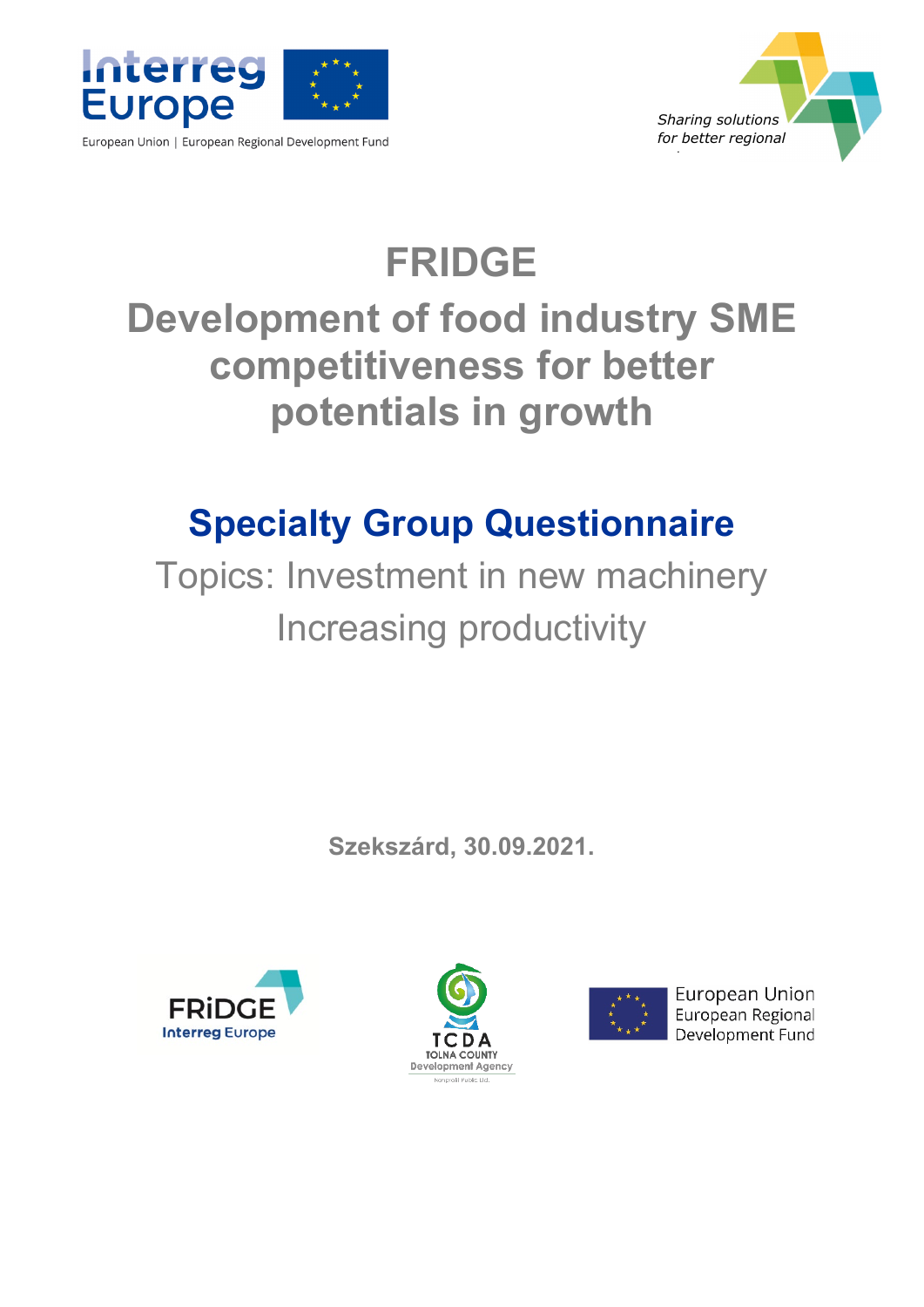

**Interreg Europe** 

# **Analysis of Specialty Group**

The aim of this study and the interviews it is based was to gather specific information on investment priorities, investment tools and opportunities; to learn more about how to increase productivity and last but not least, given that almost a year has passed since the outbreak, learning more regarding COVID-19, what effect the epidemic had on food industry SMEs.

The information gathered with the questionnaire helped us identify more specific the territorial needs and explore how SMEs interact in the three topics we have set out to learn more about. Starting from the first Specialty Group dealing with reaching new markets from SMEs, this information can be used in a complimentary manner to the Analysis of Regional Food Industries and the Comparative examination on regional policies (to be found on the FRiDGE website: [https://www.interregeurope.eu/fridge/library/\)](https://www.interregeurope.eu/fridge/library/) For the Action Plan to be developed within FRiDGE by all partners, specific reference points to support the proposed Actions might require more specific reference points. This is especially important from the perspective of the exchange of experience, as we refer to activities done within project FRiDGE.

Having already explored the current processes with regards to reaching new local, national or international markets, and having analysed the support system in the partner countries, the FRiDGE partnership set out to learn more about productivity, trainings and HR-policies as well as the effects of COVID-19, and last but not least peculiarly about the waste and by-product management in the food sector.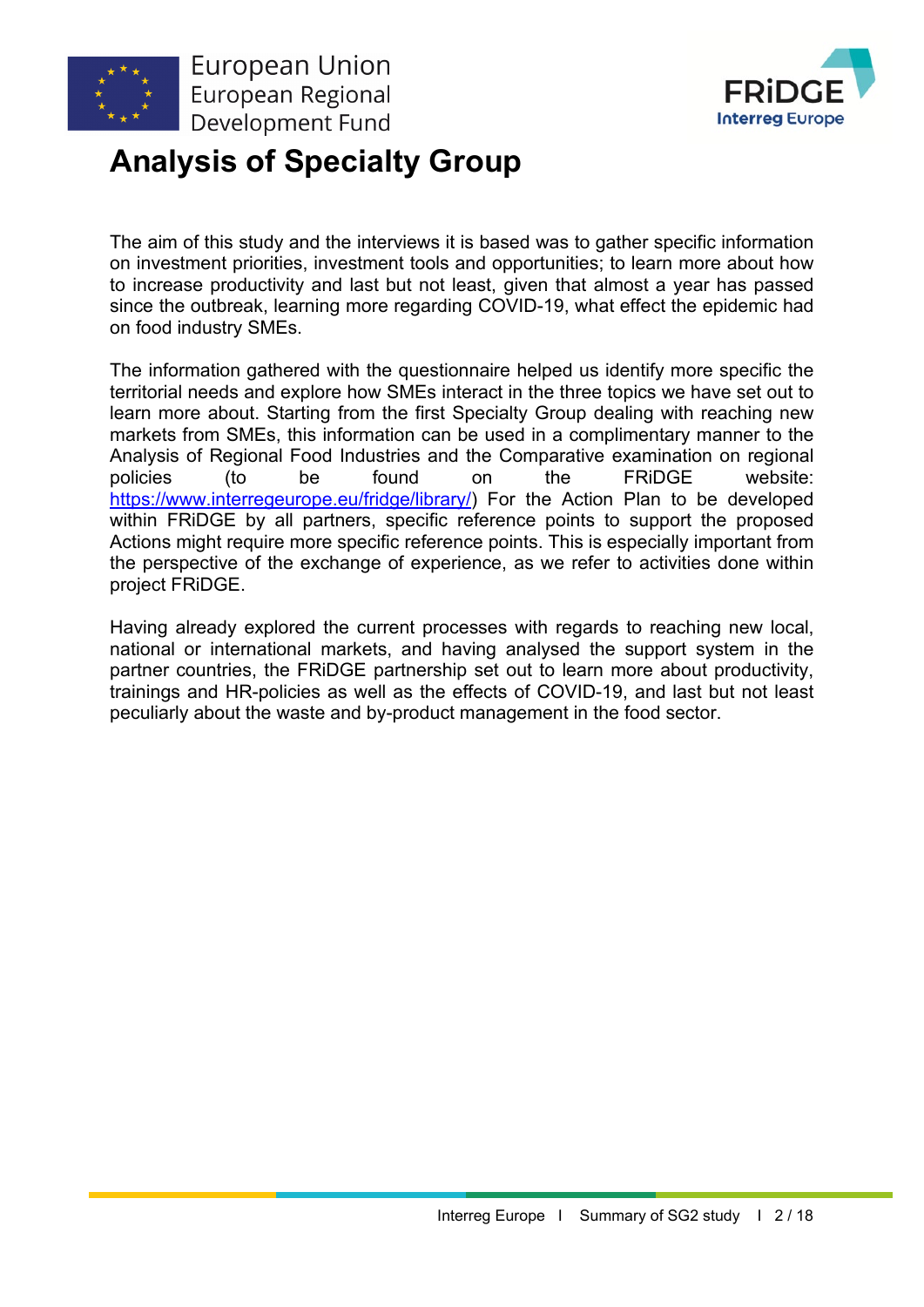



## **1. Impact of investments on infrastructure improvement**

### **1.1. Investment in new machinery**

Did you procure new machinery in the past 5 years?

Almost all the interviewed companies have invested in new machinery in the past 5 years. Exceptions are those who have started business lately, had the equipment of machines and other inventory in a good standard or because of lack of resources.

If YES, what kind of machinery did you procure? (Description of specific investment elements)

Machinery generally was procured to facilitate production and other processes, simplifying the production, making it more sustainable or replacing the old one, selecting higher quality.

If YES, what was the reason to invest in new machinery? (examples: increase profitability; produce marketable products and services; product development; product structure change or modernization; adaptation for new conditions, etc.)

The main reasons to invest into new machinery was to increase the productivity and profitability, changing or modernising the production structure and to adapt to new conditions (purchasing an IT system in order to make remote work possible, opening online shop). There were ecological reasons as well, like investing into new eco-friendly packaging and packaging-machine. And of course, investing in greener infrastructure leads to a decrease in energy bills.

If YES, what was the source of the investment? (examples: tender support; loan; own resources; tax benefits; other external resource; others)

The source of the investments were varied;

• In **South-Ostrobothnia**, it is very popular that the companies use multiple sources for the investments such as loans from Finnvera (a specialized financing company supporting SMEs, owned by the Finnish State), private bank loans, Leader-funds and own capita. One of the companies had to make the investments completely with own funding and the entrepreneur also took substantial personal risk to make the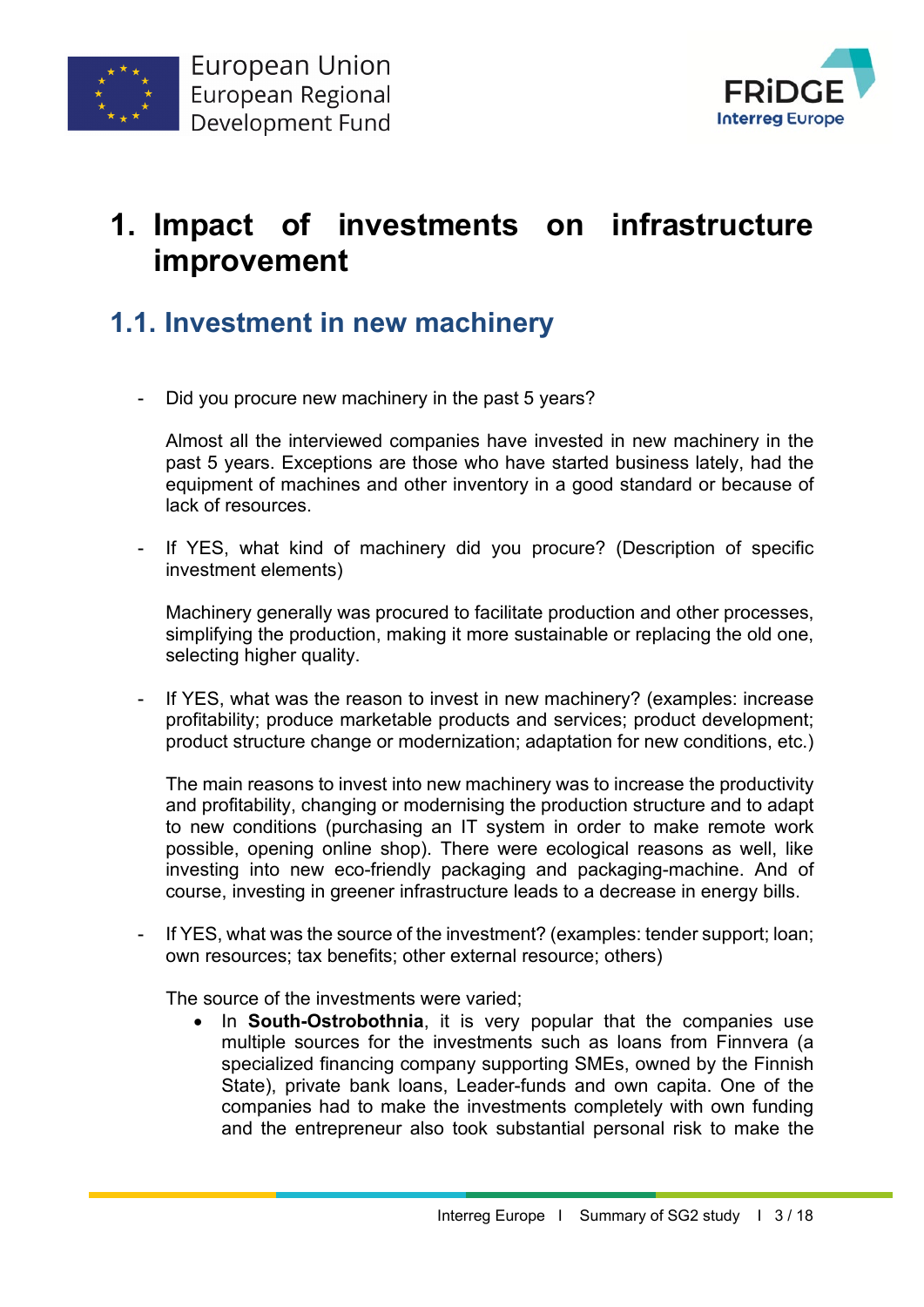



investments. So for two of the companies funding from external sources was not an option because of the unstable financial situation they had.

- In **Tolna County**, in addition to tender funding, the companies' own resources were used. Two companies took out a loan, one of them solely to meet the conditions of the tender. Representatives of the companies also reported difficulties with their applications. Among them, the biggest problem is protracted decision-making
- In **East-Flanders**, most of the investments were paid off with own resources, some of the producers were granted bank loans and one of them got subsidies.
- In **Bavaria**, eight companies indicated that they had made the investments from their own resources. Credit, funding and tax support were only mentioned in addition.
- In **Harghita County**, the investments were made mostly from own resources, but some companies mentioned regional funds as well
- In **Western-Macedonia** the source of the investments were made from own funds, bank loans and EU contribution through ERDF and ROP 2014-2020.
- If NO, what kind of barrier hindered the investment? (examples: lack of funds, lack of information, oversaturated market, regulatory environment etc.)
- . The barriers for investments are mostly financial, companies either being in an unstable financial situation or not having enough resources. Based on the limited amount of responses it seems likely that for most SMEs, lack of information about machinery in their field of operation is not an issue, therefore the main barrier for investments is the lack of funds. Several countries reported that for smaller food industry SMEs, appropriate funding instruments, information and management skills for applications is lacking (Report on comparative examination, pp. 36), and relying on their own funds is not enough to carry out investments. Furthermore, administrative issues can hinder effective utilization of support as seen in Hungary and reported by other partner countries in the SME survey as well. New, clear and easily accessible funds need to be created especially for smaller food industry SMEs to enable them to grow in terms of machinery, and thus ultimately in productivity and efficiency.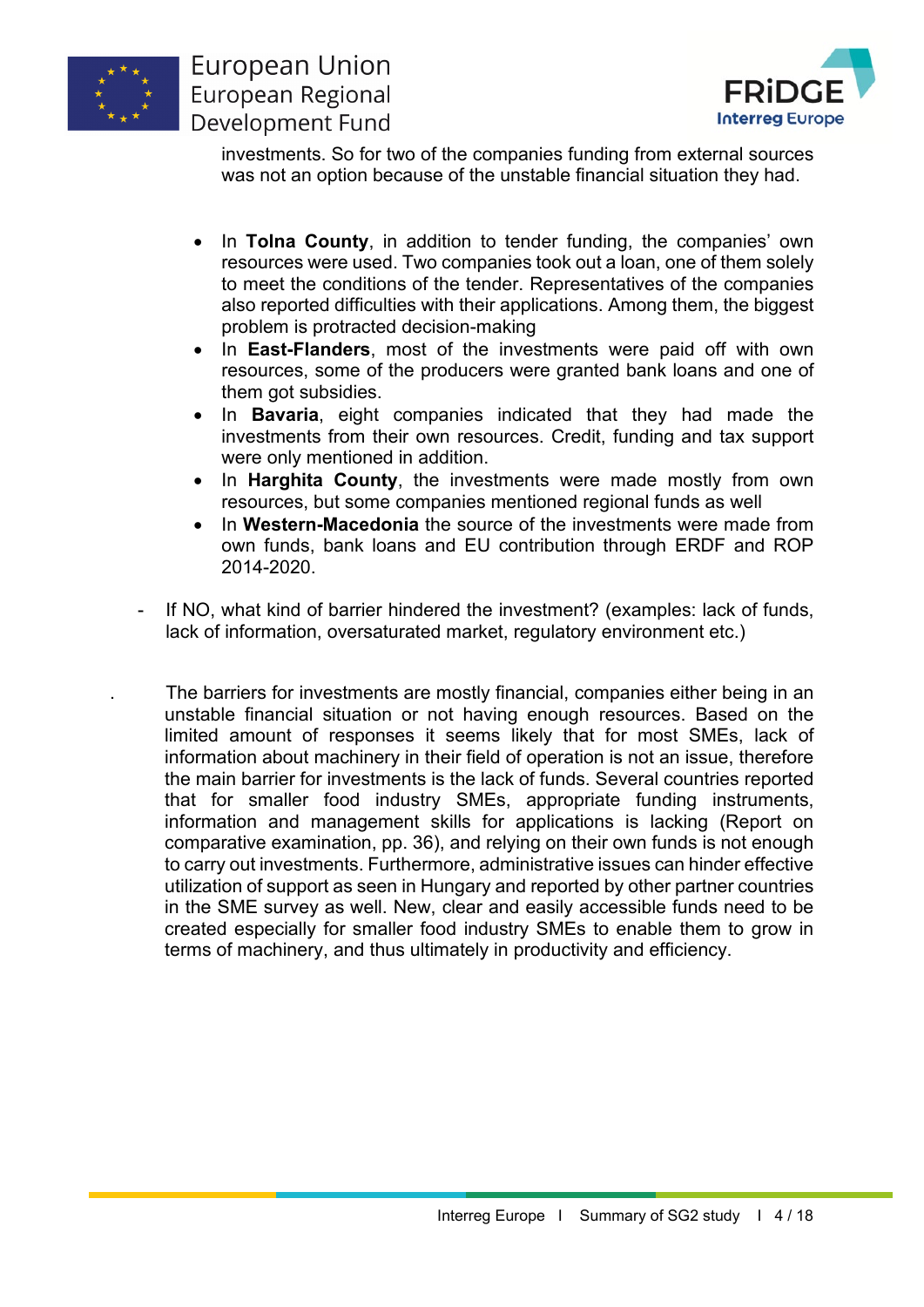



### **1.2. Refurbishment of existing buildings, construction of new buildings**

- Did you invest in your buildings stock in the past 5 years?
- If YES, what kind of investment did you carry out? (Description of specific investment elements)
- If YES, what was the reason to invest into buildings? (examples: to increase the expand the total floor area, renew, reorganize or modernize existing buildings, building systems, construct new buildings, investment of info-communications, improving energy efficiency, use renewable energy sources, other modernization to narrow environmental pressure, etc.)
- If YES, what was the source of the investment? (examples: tender support; loan; own resources; tax benefits; other external resource; others)
- If NO, what kind of barrier hindered the investment? (examples: lack of funds, lack of information, oversaturated market, regulatory environment etc.)

Most of the interviewed companies have invested in building stocks in the past years. Those who haven't, had the same reasons as above; lack of resources or no investment was necessary.

- In **Harghita**, 4 companies out of the 5 have invested only in **preservation** of existing buildings using own resources, except one who applied bank loan and different project funds as well. The company that answered with no, had financial difficulties.
- In **East-Flanders**, all of the respondents invested in their buildings stock, mostly because of the **severe environmental regulations**. Investments mean new roof, new lighting system, new heating system, and new cooling system for a candy factory…. Their buildings also have to be adapted by 2030, to answer to the new ecological regulations. On the other hand, most of them also mention that this meant a big advantage for their energy bills. Most of them pay off the investments with their own resources, two of them also got a bank loan. One of them is looking to invest in new buildings to increase the efficiency and the productivity of the farm. One of the producers has also invested in a new building because he outgrew the previous one. His company is growing so fast he had to change locations.
- in **Bavaria**, both the companies who were asked directly answered with YES. In the period April - May 2021, the shop was renovated, enlarged, and reconstructed. They needed more space in the shop to offer more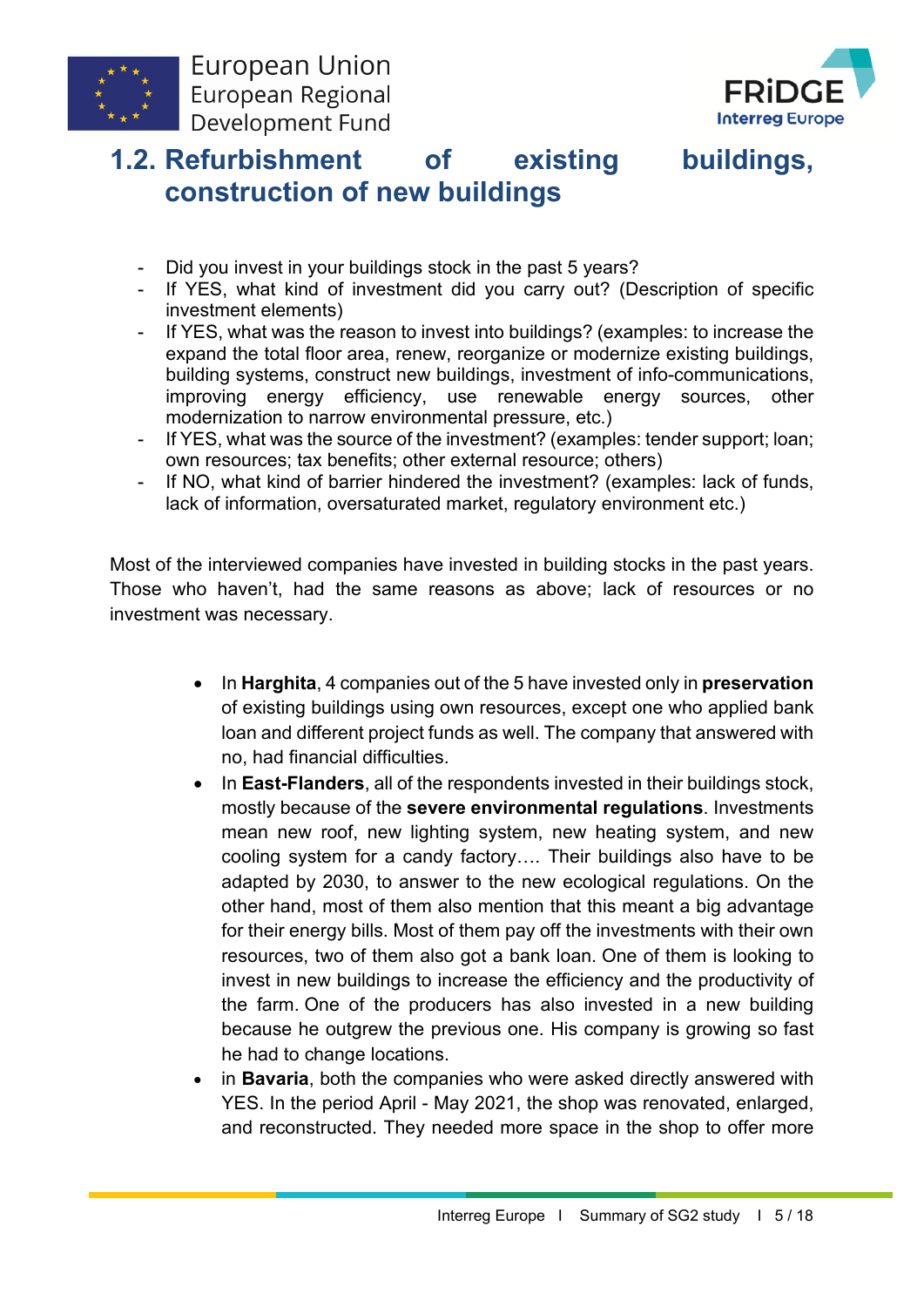



products. The investments were financed by the business itself and partly through funding programmes.

The components of the investment were a clean room, a sanitary room, a cooling and a freezing machine. The idea behind was to achieve independence and a higher level of regionality in production. Therefore, the regionally produced products should strengthen the own region through direct marketing and the networking of regional shops among each other. The investments also save energy through newer equipment and ensures added value and jobs in the region.

Online five out of nine companies answered the question whether they had invested in buildings in the last 5 years with YES. The main reasons for these investments were the renovation or modernisation of the buildings. In addition, increasing the total floor space, constructing of new buildings, improvement of energy efficiency and use of renewable energy sources were also mentioned. Financial support for investment was provided in the form of loans and own resources, as well as funding.

The 4 companies that did not invest in buildings mentioned a lack of resources, the regulatory and legal environment or framework conditions as well as other reasons as obstacles for investments. One company did not invest because it was simply not necessary.

• In **South-Ostrobothnia**, the answers to these questions vary among the companies. Two of the companies have not invested in building stocks as there has not been a need for such activities.

The rest of the companies have made investments for buildings.

At the herbs and sap producer the investments were not necessary as the company has started its business less than five years ago. Investments have been made to fix the main building and to build up production facilities and storage page.

One of the bakeries have made substantial investments for building up a new logistic center and to expand the cafeteria and food store area attached to the bakery. They also have renewed and modernized the office spaces.

The brewery has refurbished the factory and production facilities to better suit the expanding production.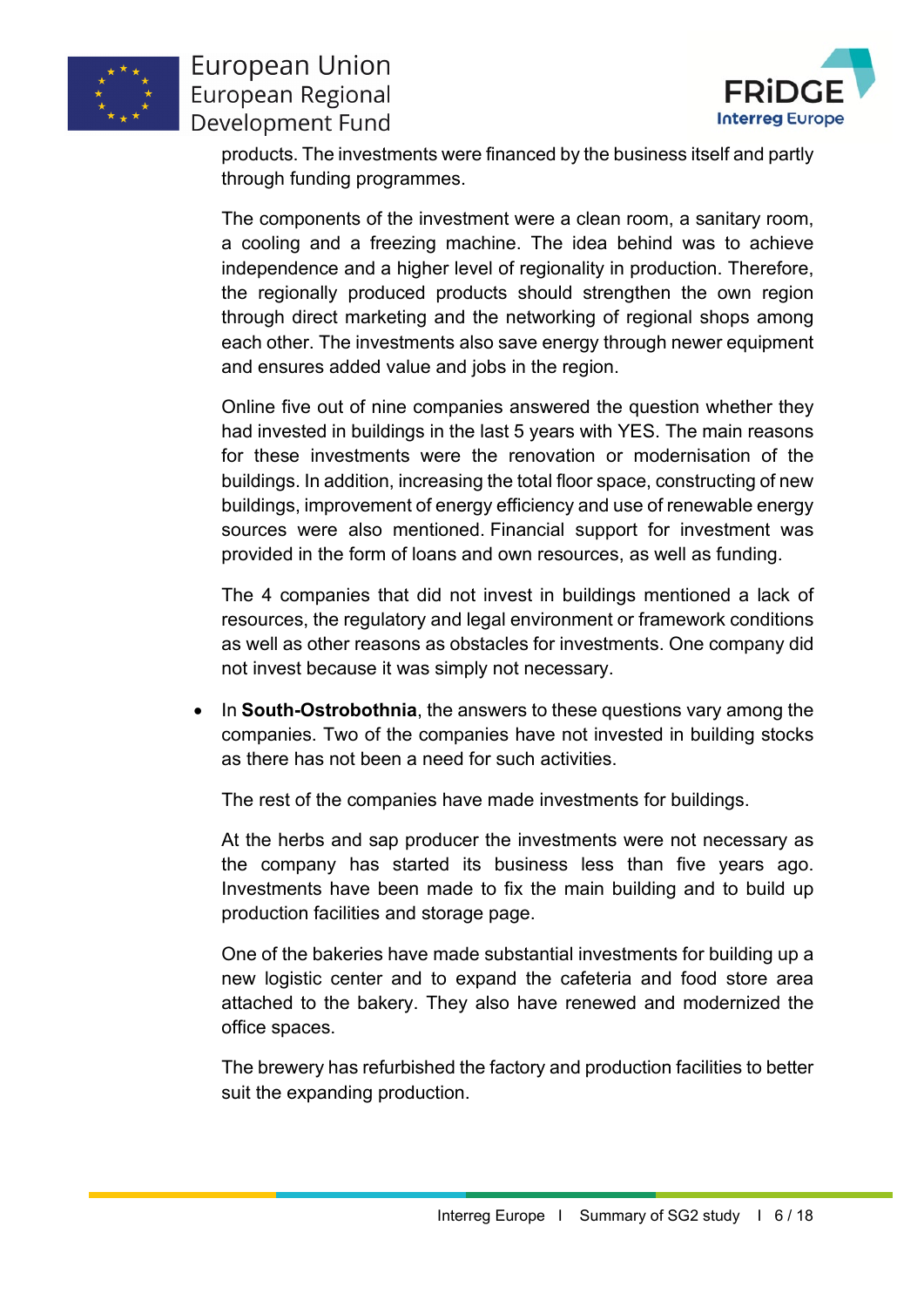



As with the investments for new machinery, the companies have utilized funding from Finnvera, their local Leader group, bank loans and own funding.

• In **Tolna County**, the apiary has not made any investments, because they were unable to apply for the tender in this regard.

In the case of the oil press company, the renovation and modernization of the existing buildings is ongoing. Over the past five years, there has been external preservation, replacement of roofs and doors, and thermal insulation. All this was done from the company's own resources. In a previous period, the modernization of the heating has already been implemented. The pellet boiler is suitable for incineration of waste generated during production.

At the poultry processing company an entire territorial expansion of the slaughterhouse has taken place in the last five years. An old building was demolished, and a new part was added to the previous plant, and an extra floor was added, too. Thus, a new mechanical space was created, modern social rooms were established and the modernization of the entire slaughterhouse took place. The processing plant was restructured and the cooling capacity was expanded by building a cold store. In addition, energy efficiency has been improved: solar panels were set up on each roof except the northern, enabling 20% of the electricity consumption to be replaced by renewable energy. Waste heat from the cooling is used to produce water heating, so that hot water can be produced in this form. Thanks to the energy upgrades, gas consumption has been reduced to 1/3 and thus, CO<sub>2</sub> emissions have been significantly reduced. They have their own sewage treatment system, which does not burden the sewage system of the town.

In the case of the fruit processing company, a completely new plant has been set up as it is a new operation. The building houses the processing plant itself, the packaging plant and the storage. Also, the offices of the company are located on the first floor. To reduce the environmental impact, they work with water from a drilled well, purified by reverse osmosis, and a sewage treatment system has been developed to treat the wastewater generated in the plant, which does not burden the town's sewage network. Solar panels have been installed on the building for the use of renewable energy, and the thermal insulation of the building also meets the latest standards. In addition to their own resources, tender support was also used for these works.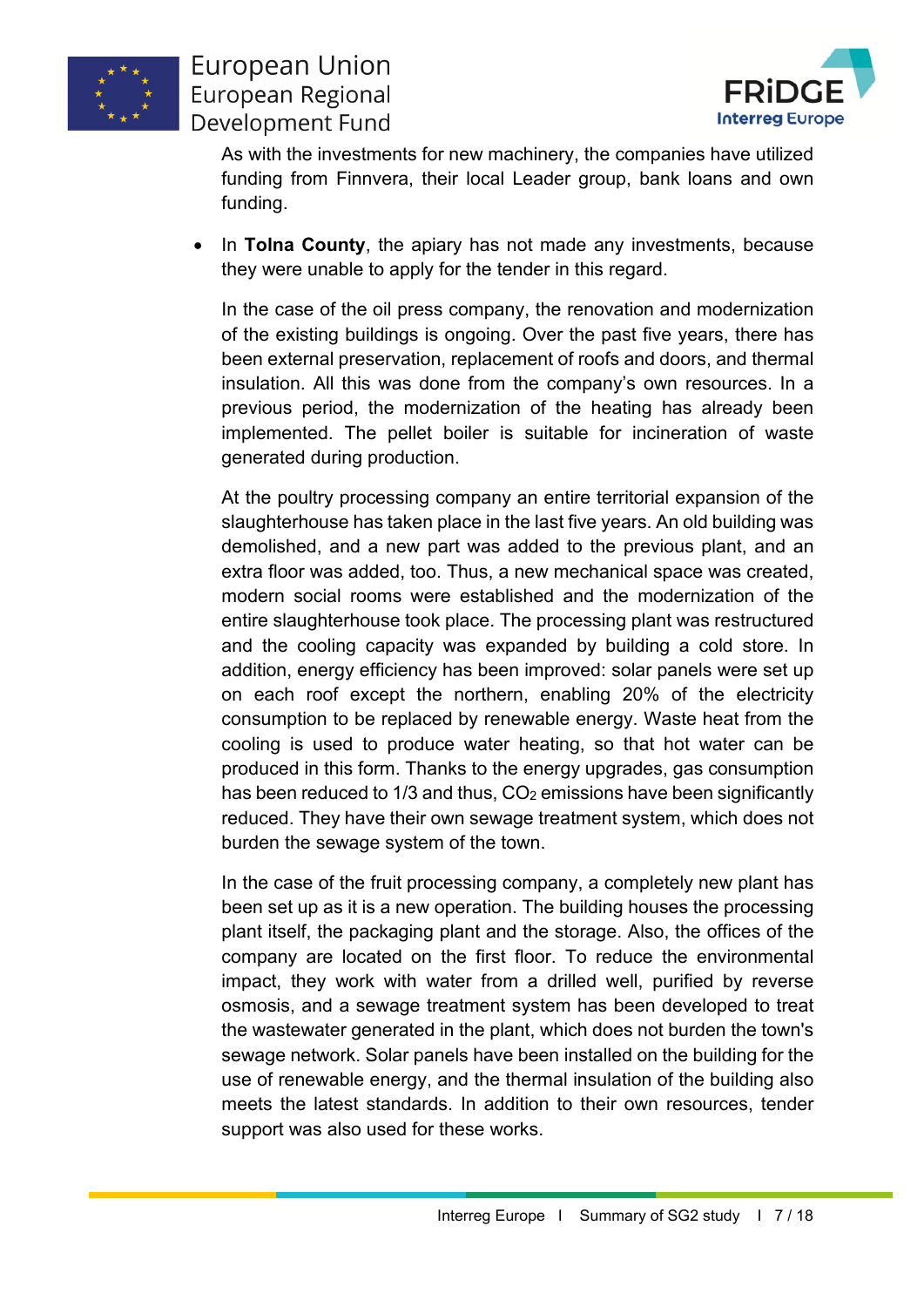



At the winery, two buildings have been built over the past five years. Both are for wine storage. A complete technical building system was also completed from tender sources, solar panels and solar collectors were installed. Their current tender is also aimed at increasing energy efficiency, among other things: the building, built in 2013, is undergoing electrical renovation and modernization. In addition to own resources, loans and tenders were used for each investment.

• In **Western Macedonia**, according to our Greek partner there was no specific investments in buildings' stock. Most SMEs in the Region of Western Macedonia are very careful in expanding their building premises, since the financial crisis plus the pandemic crisis is negatively affecting their development plans.

Investments in the building stock shares similarities to those in machinery, as companies in a less advantageous financial situation are postponing refurbishment of buildings or construction of new ones. A key difference of course is that it is more likely for them to invest in machinery instead as buildings are not directly perceived as a driver of productivity. As the Belgian example shown, the secondary benefits of refurbishment (especially in terms of energy efficiency) can pay off on the long run, and food industry SMEs are not necessarily are aware of these advantages. Of course, given the strict standards and regulations regarding food industry are also an important driver in building refurbishment choices and options.

## **2. Human resource-policies, HR effects on productivity, strategies**

#### - **What effect does the investment have on human resources? (examples: preservation and increase of human resources, remote access, development of telework, etc.)**

Generally, the investments in the companies are thought to improve and increase the productivity and also the conditions for human resources. According to the answers, the development of the production also improved the human capita which is apparent especially in the smallest companies with less than 9 employees.

Some companies have even stated that the investments made to new machines have improved the working conditions and also helped to preserve the number of employees.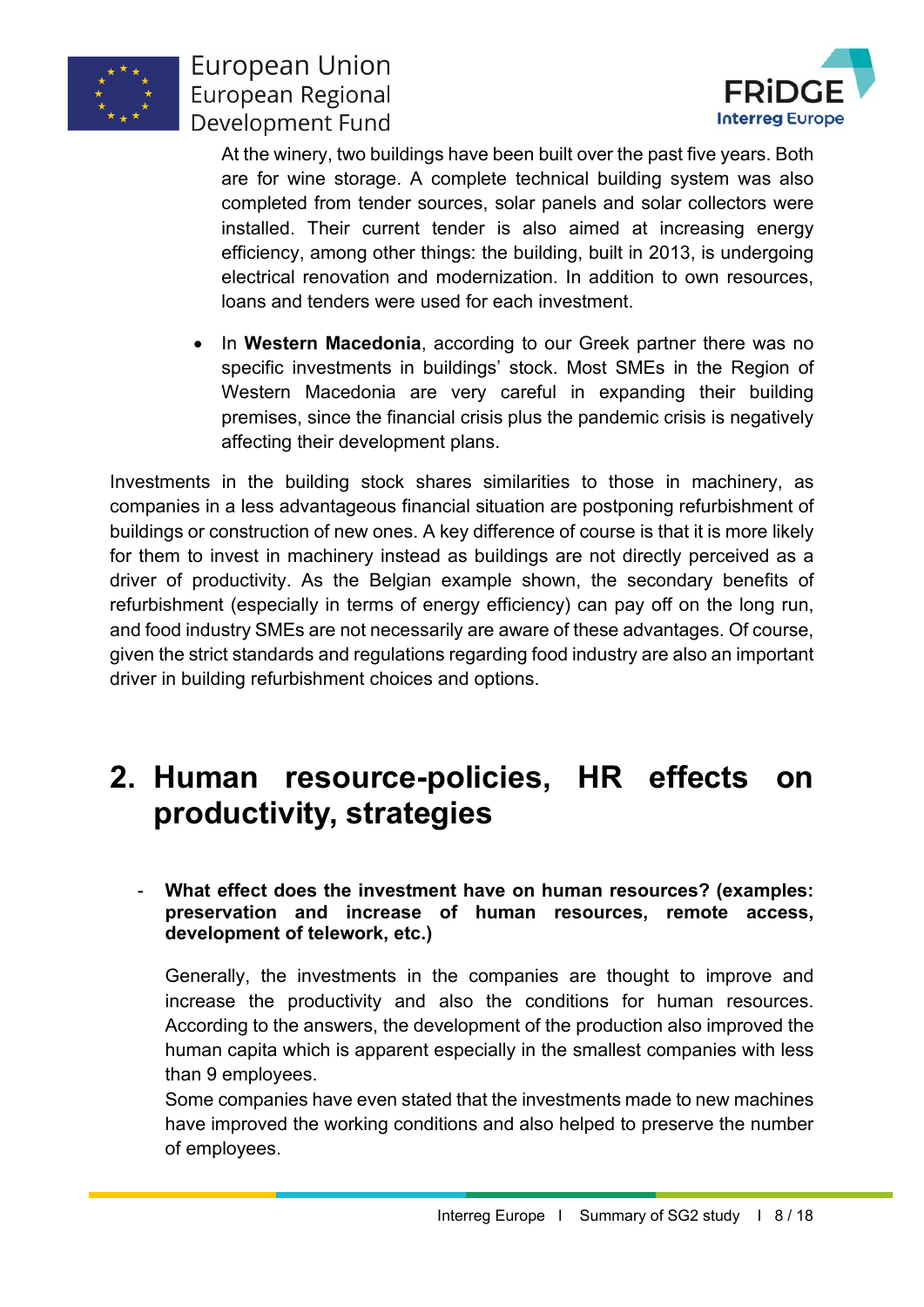



In the food and drink sector, telework is not really possible, only one company from Belgium can operate and produce entirely by controlling the machinery remotely.

- **What effect does the investment have on quality development of human resources? (examples: professional trainings, foreign language trainings, IT trainings, etc.)**

In East-Flanders people are mostly trained on the job, since there is a lot to learn of course. Other trainings are not frequently offered to the personnel, mostly because they cannot be missed at the company. SMEs have a lot of work for a small staff, so it is hard to miss someone on the job.

Among all the companies taking part in this SG, a Hungarian poultry processing company is the biggest with 115 employees in production, 12 drivers and several others in administration. In 2019, warehouse workers and drivers underwent special training. In the case of machine material handling, heavy machinery and lifting machine operators were also trained. The goal of the company is to preserve and increase human resources and create an attractive workplace. To this end, an employee care program has been launched to increase employee satisfaction, loyalty to the company, e.g. there is an incentive system for quality work, they help to keep the health of the workers with vitamins, they support employees' holidays, etc. These measures also helped to minimize fluctuations.

- A Bavarian bakery needed a little more staff, and further training was necessary in the IT-area to maintain the shop and the websites. Using online channels resulted in more computer work necessary for software updates, frequent IT support in case of problems.

#### - **What kind of measures have been taken to improve process management? (examples: process optimization, process transformation, process control, etc.)**

The issue of process management in South-Ostrobothnia seemed to be difficult and not relevant for many. Only one company stated to have invested substantially in new production management systems, salary payment systems, logistical systems and feedback systems which have also required training for the staff using those.

In Harghita, only Jamy Ltd. participated in professional trainings, where process management was improved in terms of process optimization, process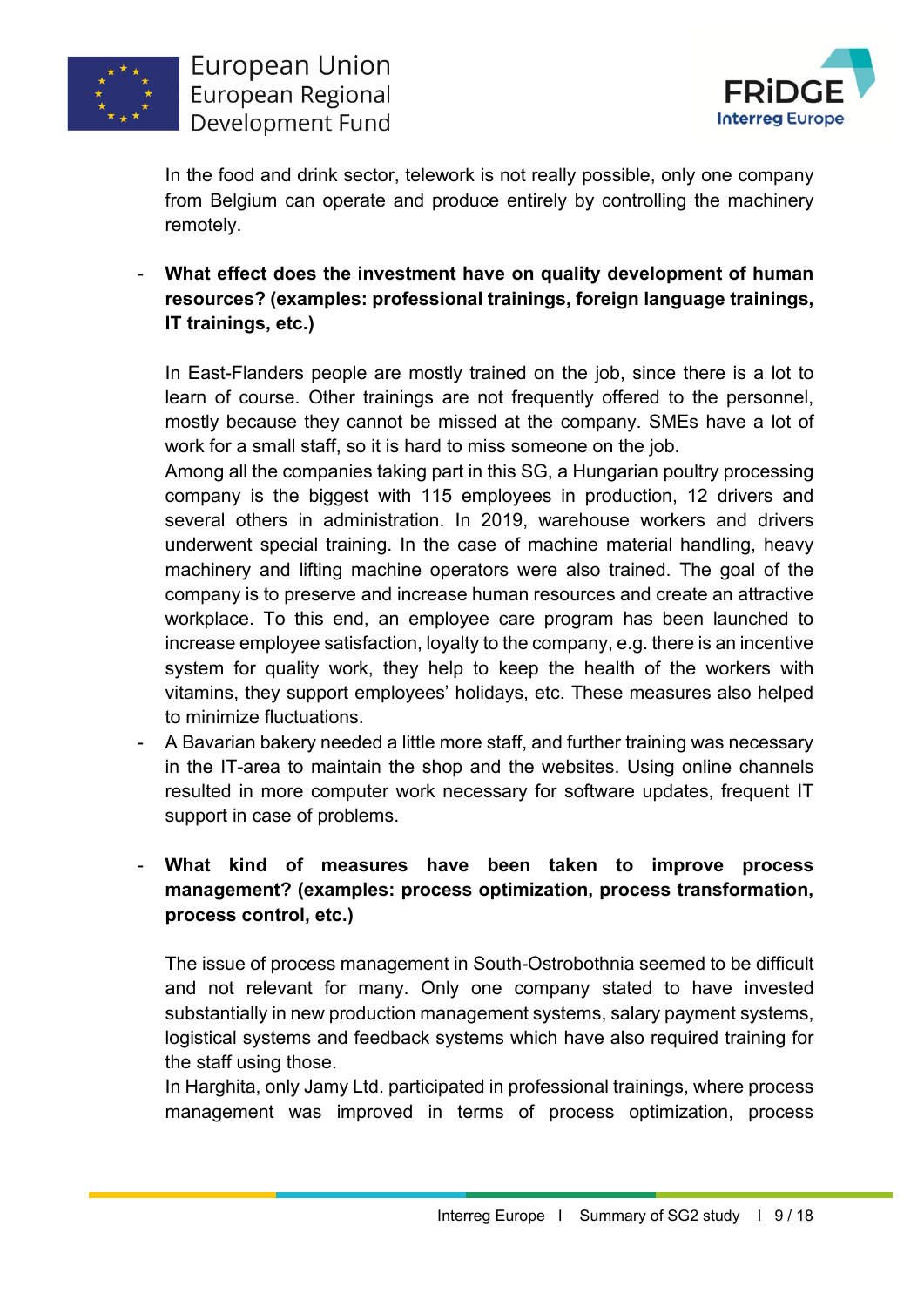



transformation and process redirection. Process transformation at most of the other interviewed companies was not necessary.

- **What kind of measures have been taken to improve management? (examples: performance management, organizational development, flexibility, system development, creation of organizational culture, internal PR, etc.)**

This question was not really answered. Many companies are small family-run businesses, so no system or performance management is needed in order to run the business properly and flexibility is basically given.

The biggest company of the 5 interviewees in Tolna County involves retiring members of the management as advisors in further training of young management associates.

In South-Ostrobothnia, encouraging staff (and also the management) to take part in various training offered by Chambers of Commerce and other business development organisations was apparent in many of the companies. And these services have been utilised by many of the companies. One of the respondents mentioned that the managerial level has been improved substantially during the past 5 years, which has led to the fact that the company's operations are run more professionally in every level and in every part of the process.

Some of the companies are also actively take part in various development or research projects run by local universities or business development organisations, wherefrom they receive lots of new ideas for the development of their company and products.

#### - **Have you employed people with disabilities in recent years? What kind of measures have been taken to improve their working conditions?**

The answer in general was no, but there are some exceptions:

In Belgium the companies are eager to welcome people with disabilities or already have people with disabilities in the company. Of course, the work they have to do is adapted to their possibilities.

In Finland employing disabled people is not a habit.

People with disabilities are not hired in the enterprises in Harghita, only the Jamy Ltd. has a production process developed for employees with disabilities.

In Tolna County two companies employ workers with disabilities, but at the poultry processing company their numbers do not reach the mandatory ratio (5%), so they pay a rehabilitation contribution. Their working conditions of course are ensured.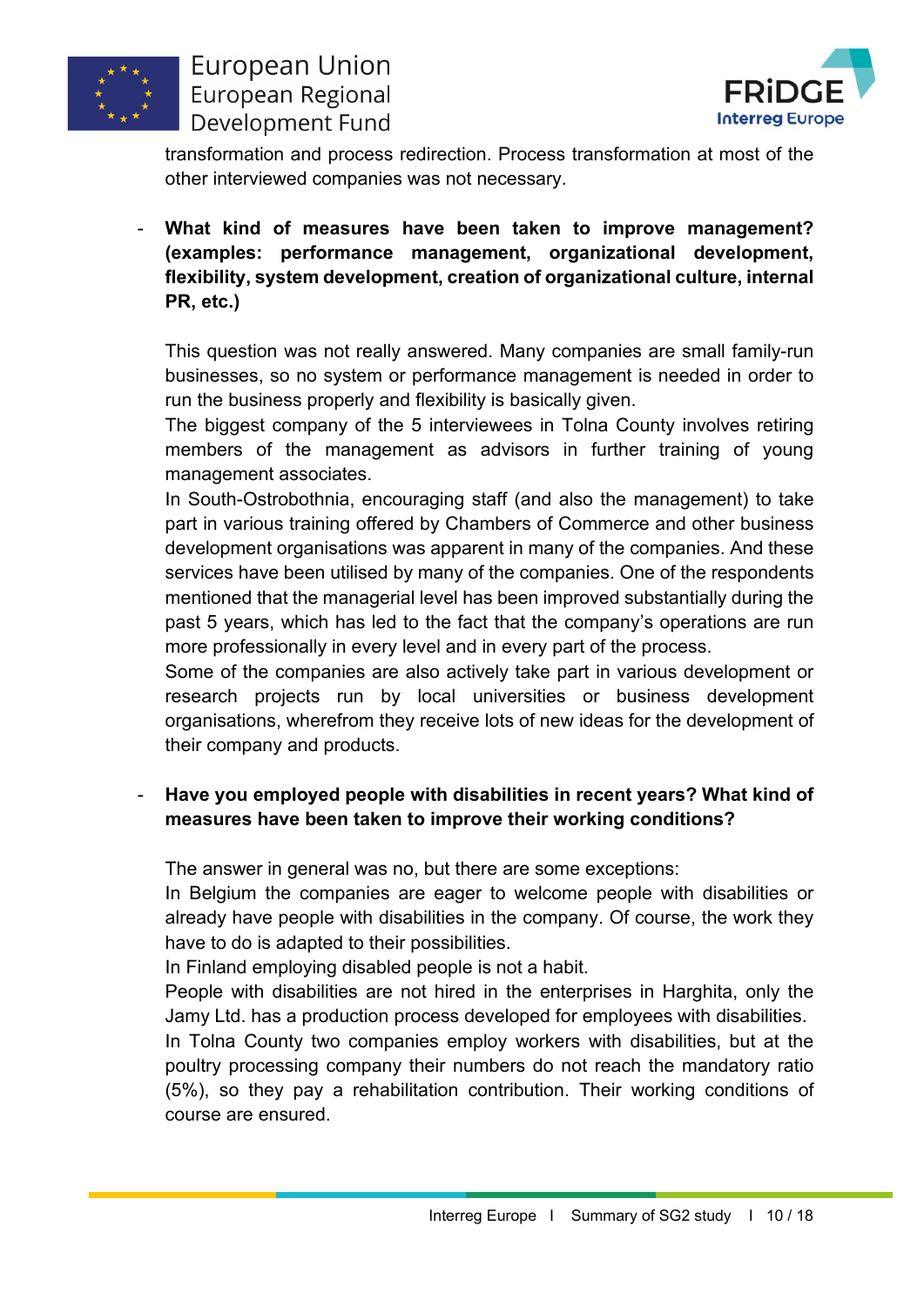



The reason for not employing disabled people is that the SMEs are very small.

#### - **How typical is the corporate social responsibility (CSR) activity of the SME?**

It is typical and rather important for the SMEs who answered the question to take corporate social responsibility.

In Finland, some were supporting local associations, some were paying attention to environmentally friendly actions in the company (such as energy sources).

The Hungarian companies generally support local events, sport teams, schools and kindergartens and also disadvantaged families.

Corporate social responsibility seems to be less common in Harghita County yet. Two of the companies support local cultural events.

Smaller SMEs again can miss some of the information if it wasn't for some of the business support organizations, such Chambers of Commerces, which can virtually be found in every region of Europe. Lack of information or incentive especially in micro enterprises, is apparent, however the advantages of taking part in these activities are noticeable. They also have to go a long way to temporarily replace staff members or reorganize their processes during the time of trainings. Further education was required for companies newly establishing online channels.

Employing people with disabilities can be difficult in this sector, in countries such as Hungary however, it is a mandatory legal provision to meet a certain threshold, otherwise a specific charge is applied to the company. Otherwise, CRS activities are quite common in all countries.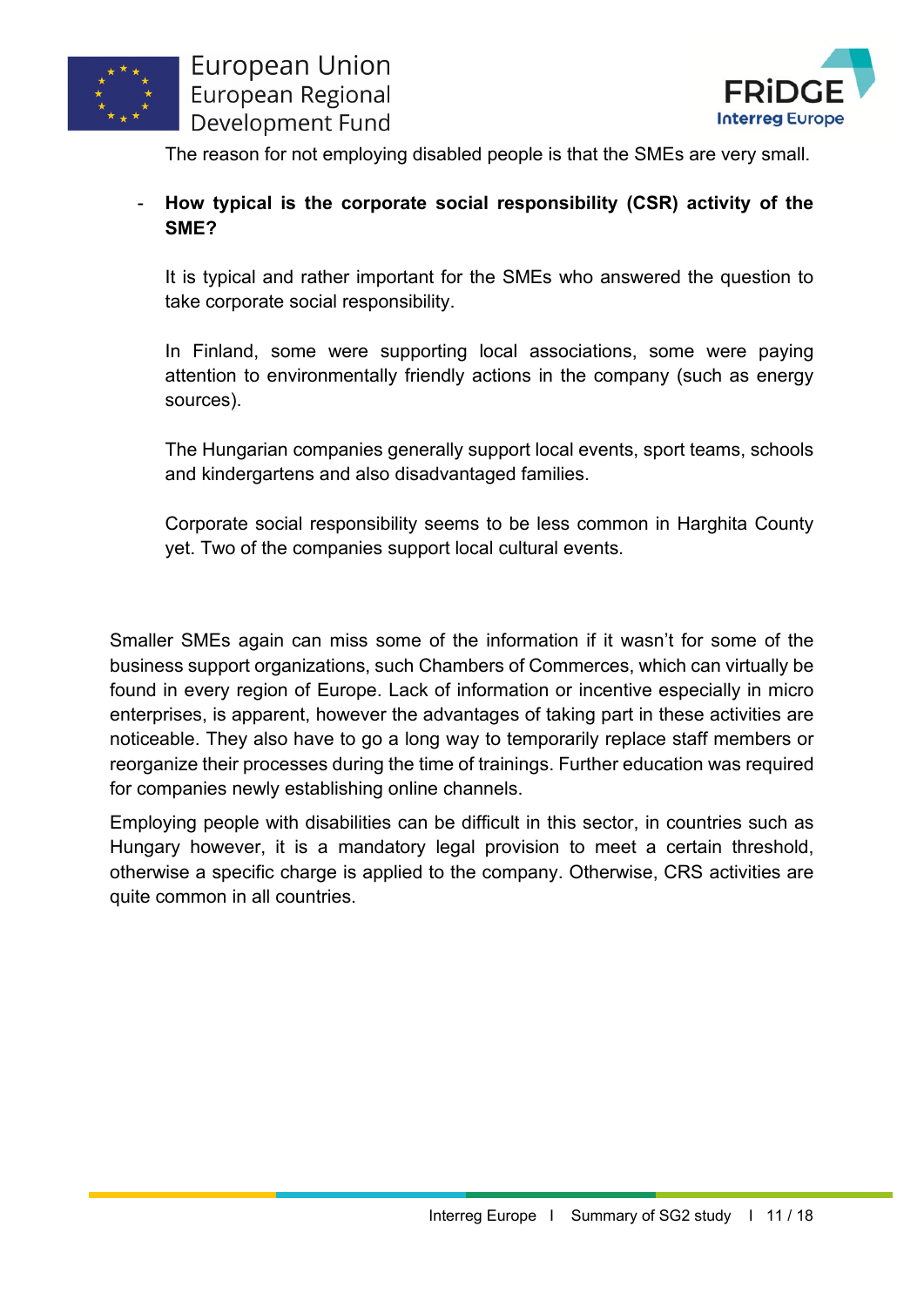



# **3. Impact of the coronavirus epidemic on SMEs**

- **What sort of impact the Covid19 had on human resources? (examples: downsizing, reorganization, home office, etc.)**

All the companies made an effort to provide the appropriate protection for the employees, and to ensure the continuity of operations. The most common impacts were:

- reorganisation of work, working routine
- downsizing also took place at some SMEs
- but reduced working hours was also commonly introduced.

Some SMEs had only positive impact and even hired new employees due to increased production.

- The food sector in **Western Macedonia** was not affected strongly by the pandemic of 2020 -2021.
- In **Bavaria**, reorganisation was carried out in small areas, as some of the tasks have changed. Downsizing also took place at some SMEs, but reduced working hours and decrease in job applications were the most common answers.
- In **East-Flanders** flexibility was the solutions for the Covid challanges either in the working hours or by reorganizing the work for example into groups. One company had home office for a short period.
- In **South-Ostrobothnia**, two of the SMEs had to downsize staff with few persons and one company had to quit its activity. During the most severe months in few SMEs the people working in the office had to do remote work, also the working routines had to be reorganised.
- In **Tolna County** all the companies made an effort to provide the appropriate protection for the employees, and to ensure the continuity of operations. Reorganization took place everywhere, and one company was forced to keep the number of employees to a minimum.
- In **Harghita**, fortunately the pandemic did not have drastic impact on human resources. None of the enterprises had to fire their employees. The Jamy Ltd introduced home office, at the Silvimex Ltd the working hours were reduced, the Iolimex Ltd and the Association Fenyőalja has not introduced any changes nor even reorganization. The Csengő Agricultural Cooperative has hired new employees due to increased production.
- **What sort of impact the Covid19 had on production? (examples: unsold inventories, switching to another product, innovation, etc.)**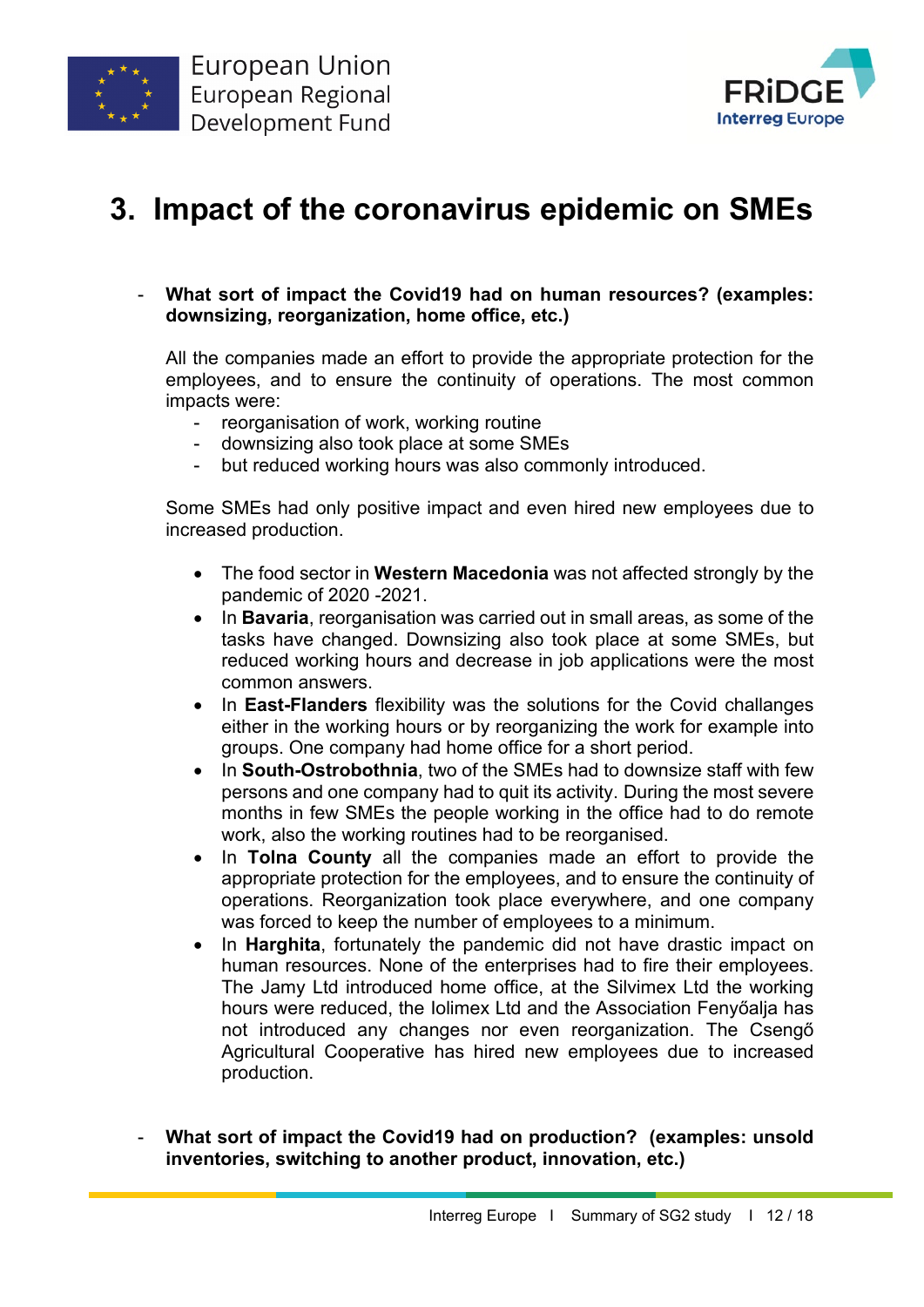



The SMEs of the questionnaire were facing generally with the following impacts:

- Unsold inventories Solutions: e-sales, vending machines, food banks, freezing…
- Change in demand
- Decrease in demand because of the closure of the HoReCa sector and the markets
- In **Western Macedonia**, SMEs are trying mostly to deal with their unsold inventories and to be more active in e-sales.
- In **Bavaria** the answers say that covid had no impact on production, but there was a change in demand and the demand for regional products has increased. Closure of shops and unsold stocks were also mentioned.
- In **East-Flanders**, there were no heavy losses: already produced products could be stocked, frozen or given to food banks. Most of the producers found other, more creative solutions to sell their products, for example in vending machines. None of the producers were hindered in their investments.
- In **South-Ostrobothnia**, the production of the brewery had to be downsized to half, as selling to restaurants cut down completely. For the herbs and sap producer however the demand for products cut down dramatically. This could be explained by the fact that the company was still in starting phase and there were no established distribution channels or even consumers who would sell

and buy their products. For the flaxseed producer the demand grew and production volume was raised.

- In **Harghita**, the impacts of the coronavirus pandemic on production differ from one SME to another: the Agricultural Cooperative has changed the scale of their products due to the needs of the consumers not because of the coronavirus pandemic, their production and selling was also increasing. Two companies remained with unsold products, faced difficulties in selling their products because of the lack of local fairs. Fortunately, in the second half of 2020 they managed to sell all their products in stock. The bakery had to reduce the production due mainly to closing of HoReCa.
- In **Tolna County** the closing of markets, fairs and the HoReCa sector also affected the companies in diclining sales, so almost all the respondents have turned towards online sales. The winemaker for example had a lot of unsold bottles, but buying wine online in Hungary was not a habit so the new webshop hasn't solved their problem. Their free storage capacity is limited due to the collapse of the wine market. Therefore, some of the grapes will be offered for sale as raw material during the 2021 harvest, not processed with added value. Beyond unsold inventories sufficient refrigeration capacity was also a huge problem to store the increased amount of products for the poultry processing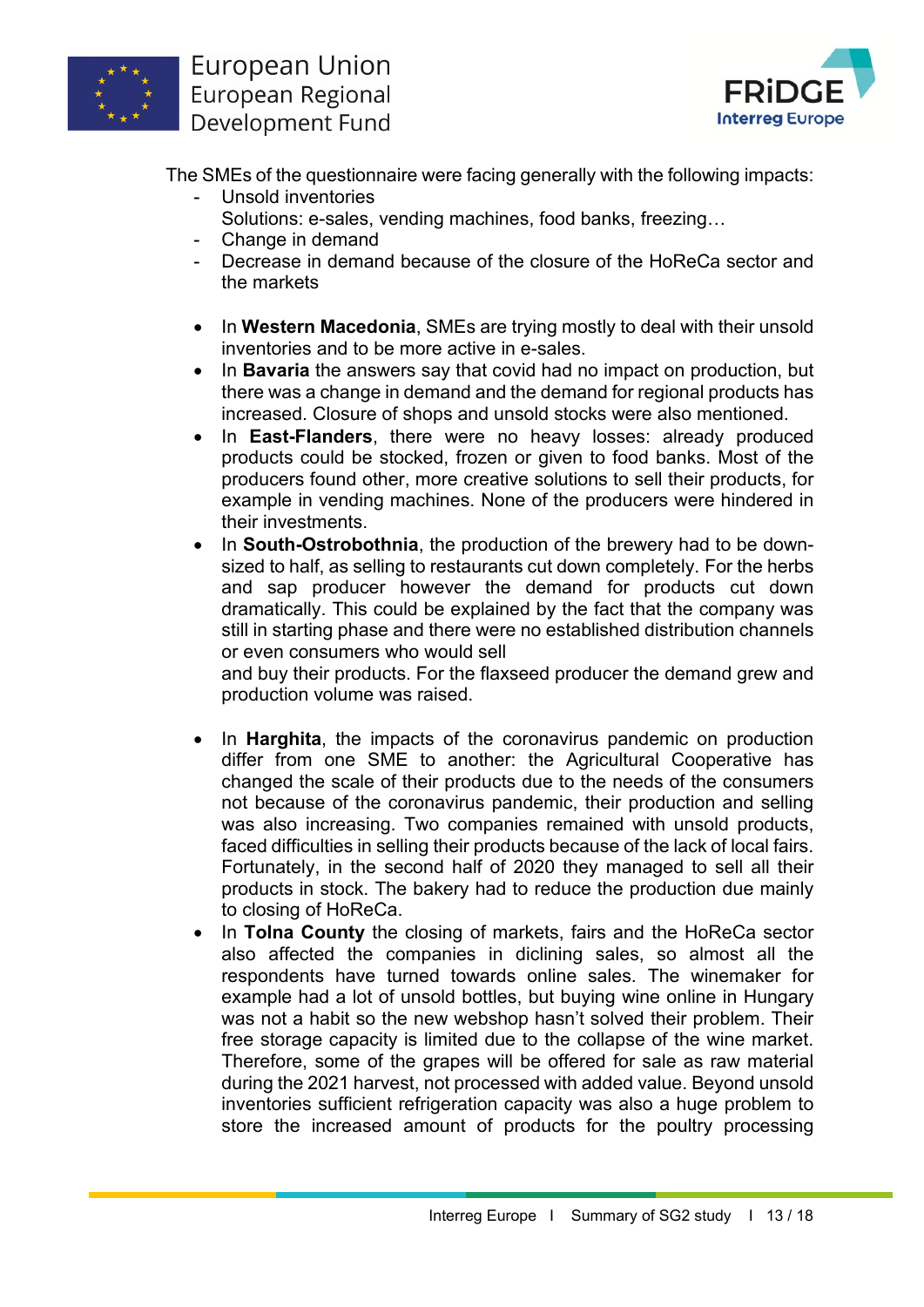



company. They found adequate refrigeration capacity about 180 km from their plant's location to maintain the quality of their products.

#### - **What sort of impact the Covid19 had on investments? (examples: rescheduling of developments, implementation of development plans, involvement of resources, etc.)**

Rescheduling of the investments were general in every partner region, though there are some companies who had no impacts at all, indeed their investments were carried out in a timely manner.

- In **Western Macedonia** all investments for food industry business based on national and EU funds were delayed.
- In **South-Ostrobothnia** only one company stated that due to the positive impacts of the covid-19 they are starting to do new investments again. For most companies the investments had to be postponed due to the uncertain times caused by the pandemic. One SME utilised the covid-19 development fund provided by Business Finland. With the support the SME was able to develop new products and new packages, as well as develop their social media strategies and marketing strategies.
- In **Harghita**, the pandemic had different impacts on the enterprises investments: The Jamy Ltd. had to reschedule their developments, the Csengő Agricultural Cooperative has continued the activities as planned. The other SMEs did not have ongoing investments which would have been affected by the coronavirus pandemic.
- In **East-Flanders** none of the producers were hindered in their investments. Either no investments were planned in 2020-2021, either the investments could take place the way they were planned.
- In **Tolna County** the rescheduling of the ongoing investments and the protracted implementation occured.
- In **Bavaria** no impact and rescheduling of the investments were the common answers. For a company timing with the closures was perfect to carry out constructions.
- **What sort of impact the Covid19 had on the market? (examples: downturn, search for new markets, online market solutions, the impact of the downturn in tourism and hospitality, etc.) Has Corona led to an increase in demand for regional products?**

As a result of the pandemic downturn was experienced in the markets of the partner regions together with huge changes, which were rather negative. Solutions usually were:

- searching for new markets,
- turning towards online markets,
- turning towards the private sector for example by new delivery service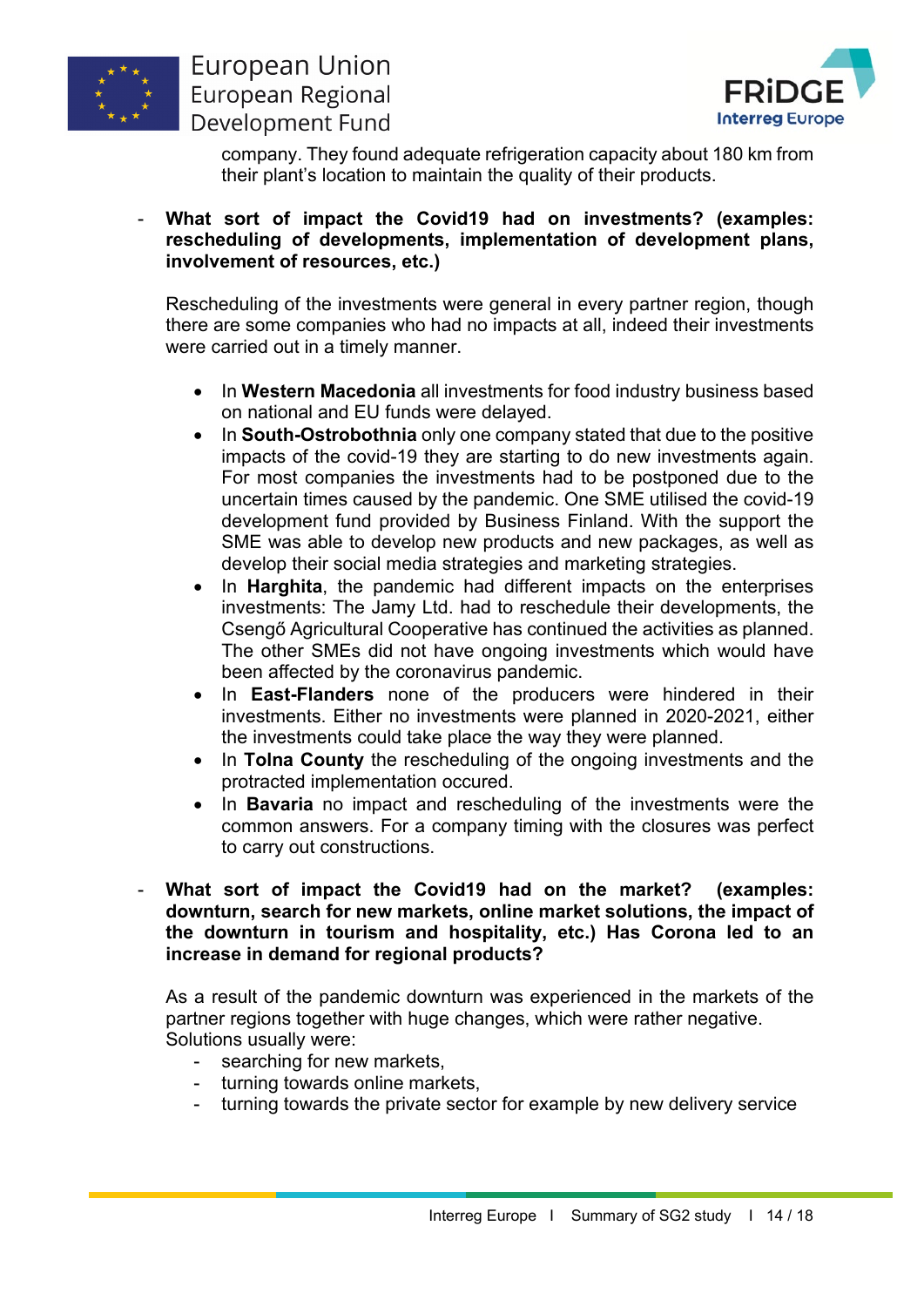



- In **South-Ostrobothnia** there were huge changes in the markets for all of the companies. Only one company stated the market shift was positive. The bakeries and the brewery were affected by the close down of restaurants and cafeterias. One of the bakeries also sold their products for schools and public kitchens so for a while these demands went down dramatically. Sales for family events and bigger public events stopped completely for a while.
- In **Harghita**, generally, all the interviewed enterprises faced a decrease in the product selling, because of HoReCA closing and lack of local fairs. The online market solutions did not live up to expectations.
- In **Western Macedonia** no official data came out yet, but the SMEs were focusing more on online market solutions.
- The solution of the interviewed companies for the downturn in **Bavaria** was searching for new markets, turning towards the private sector for example by new delivery service.

**The pandemic led to an increased demand for regional products**, but there were shifts in the demand of certain products.

- In **East-Flanders** the market has indeed changed. Some of the SMEs think consumers will reach out more to local producers, others fear everything will go back to the way it was before. In any case, sales are very unpredictable at the moment.
- In **Tolna County** the downturn was significant at all SMEs because of the closing of the HoReCa sector and the markets. Solutions were turning towards online markets or home delivery as a novelty, but this did not significantly compensate for the loss of traffic.

In summary, the effects of COVID-19 were pronounced to varying extents depending on the main market channels, company size and the region the business operates in. SMEs producing mostly for the HoReCa sector or relying on personal sales were hit harder. Regions which made an effort to promote local food sometimes even seen an increase in sales – of course, most foodstuff is not a product you can postpone buying. In the end, most companies had to face the realities and respond somehow: reduced work hours, home office, introduction of online market channels were common among all regions, but ultimately only one company had to cease its operation, whereas several others were left virtually unaffected. Regardless of their region, size and market channel, storage became one of the key issues for food producers, as unsold inventories have to be stockpiled somewhere. Online channels while being useful, mostly did not live up to the expectations of the companies.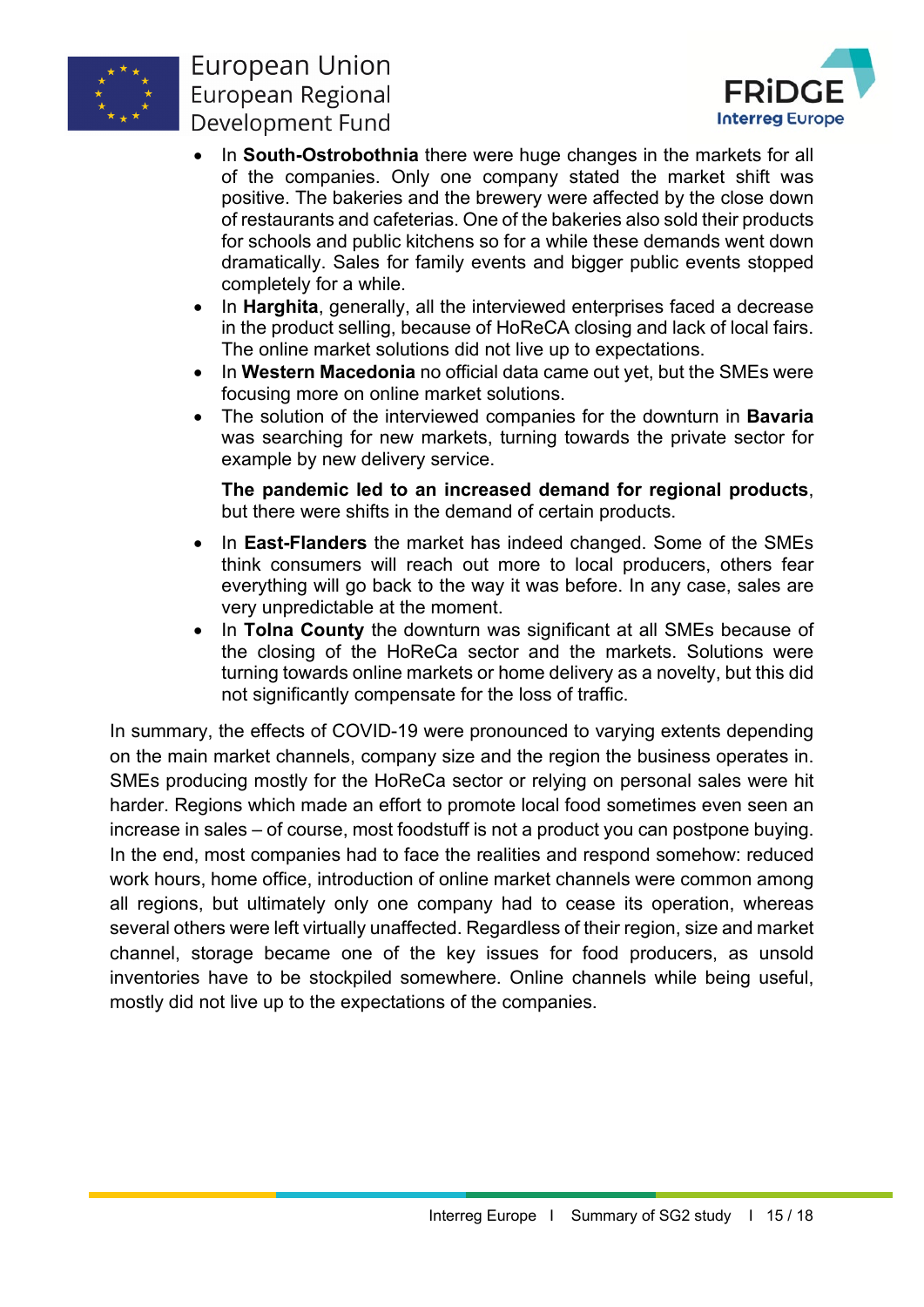## **4. Sustainability, food, regionality, bioeconomy: How green are your SMEs?**

The aim is to give new or additional value to products and raw materials that are already in use. This is an important step toward circular economy and sustainability. At the same time, it also offers companies the opportunity to create new products and marketing opportunities from their residual materials.

- Is the recycling of food waste or by-products and the reuse of residual materials an issue in companies? What are you doing with residual materials? (example: further use of apple pomace in apple juice production, as animal food but also in the further processing to apple flour)
	- o If yes, in which sectors? Reuse mostly as
		- **animal food**
		- **•** food industry
		- other:

Regarding the  $4<sup>th</sup>$  question we can say that all companies in all of the partner countries are conscious about their by-products and food waste. The respondents are able to

• **protect resources**,

#### • **use/utilize the by-products**

In the meat industry, during processing, parts that are not suitable for human consumption are marketed as animal feed. Poultry by-products (skin, bones, head, etc.) for example serve as raw materials for cosmetics.

During brewing the mash from the process is directed to local farmers and used as a feed for livestock. The brewery from Finland is also open for using sideproducts from other food producers in their own beer brewing process. In Finland there has been a trend over past years to brew beer from old bread.

At cheese factories the main waste is whey. In Greece, whey is used primarily in the production of new whey cheeses (Manouri, Mizithra, Anthotyro), and some of them are PDO products.

Whey is also used for the production of other products such as animal feed, milk powder, fermented milk products, biomass, lactic acid, vitamins, alcoholic beverages, etc.

#### • **resell all usable raw materials**

The flaxseed producer directs the by-products from linen process for local farmers who use the by-product in heating / energy production. The oil pressing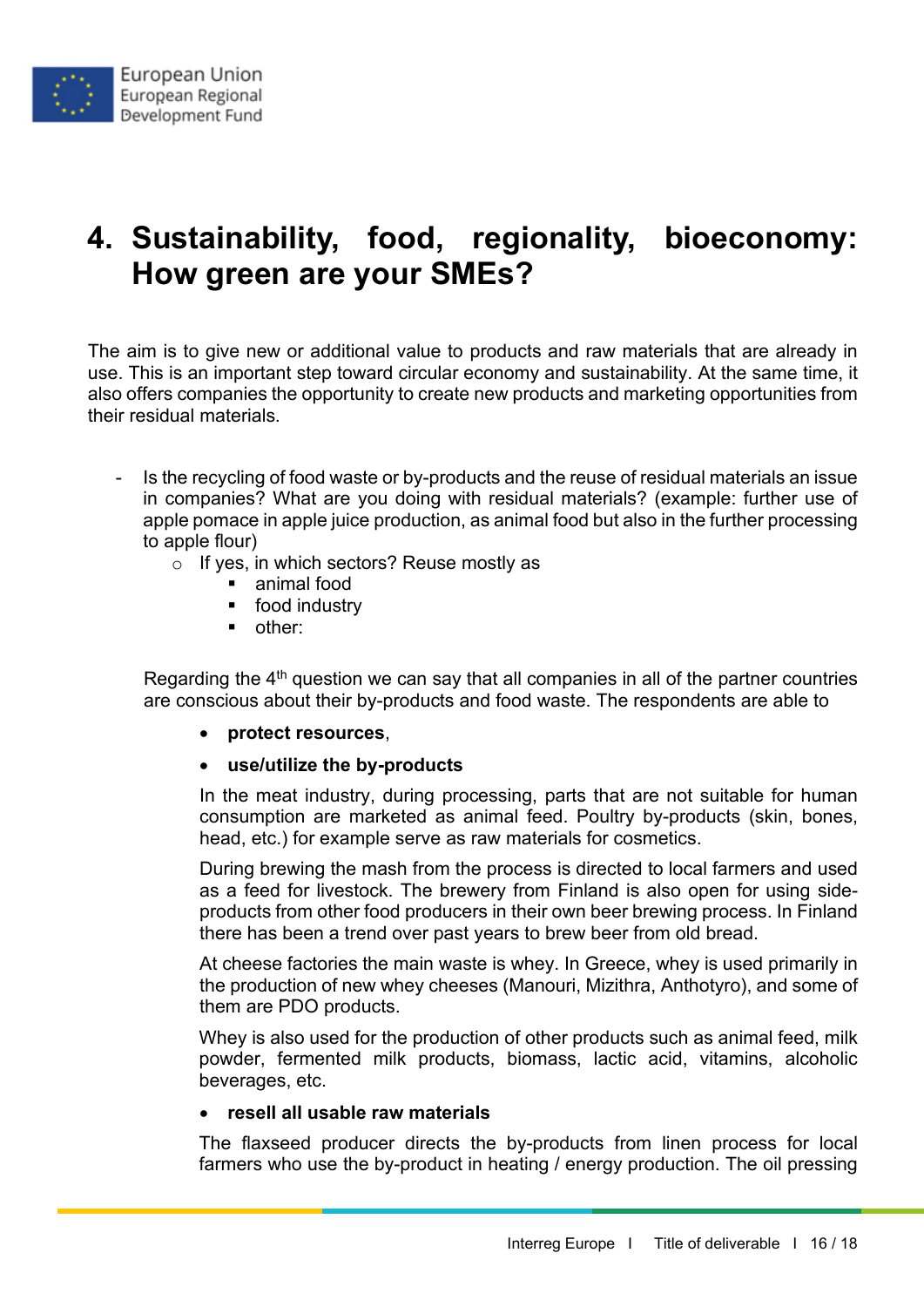



company also uses the residues for heating, but some of the hulled materials can be used as food additives. They also produce feed for the local pig farm and fish bait for anglers.

The bakeries sell sur-plus products with lower price for consumers or donating these products for people with lower income or for food aid programs.

#### • **create another life for their by-products**.

In the apiaries some of the by-products (eg beeswax, propolis, etc.) are suitable for making further handicrafts.

Are there any projects you know about food and residual management? If yes, please describe in more detail:

Some of the SMEs work on projects about residual management, but most of them don't need this since they are able to find their own solutions to deal with the by-products. Moreover, in Germany using regional raw materials is fundamental and reducing or using sustainable packaging materials also play an important role.

The Municipality of Kozani together with the waste management company DIADYMA, collaborate in an international project funded by the EU Horizon 2020 Program. The aim of the project is to improve the systems of collection, sorting and transportation of biowaste by improving the quality of recycled materials and thus contributing to the reduction waste management costs.

The separate collection of biowaste was carried out in collaboration with the food sellers of the Farmers' Street Market to whom special bags were distributed. These bags were used by them to collect separately the bio-waste created during the Farmers' Street Market (such as fruits, vegetables, meat, fish, pasta, rice, legumes, bread, sweets, dairy, eggs, etc.) which would otherwise end up in the single municipal solid waste bin.

Which valuable and much-used products receive too little recognition or are sold below their value? What projects are there to make them more interesting and valuable again?

According to the Hungarian companies, premium products (beekeeping products, dried fruit, cold-pressed bio-oils, premium red wines, yellow-broiler chicken) do not receive financial and moral recognition commensurate with their value. The decline in tourism and hospitality has only exacerbated this situation.

Likewise in Western Macedonia there are lots of crops of peaches, apples and cherries. Despite the fact that these fruits have high quality and they've been exported all over the world over the last few years, they have not received the recognition they deserve neither in the region nor in the rest of Greece.

Which raw materials are used too wastefully? Which projects do you have to prevent this? (Example: the two-use chicken: it represents the modernized form of traditional chicken farming in Bavaria, where the female chicken grow up to become laying hens and the male chicks are used for fattening; This project aims to stop chicken shredding.)